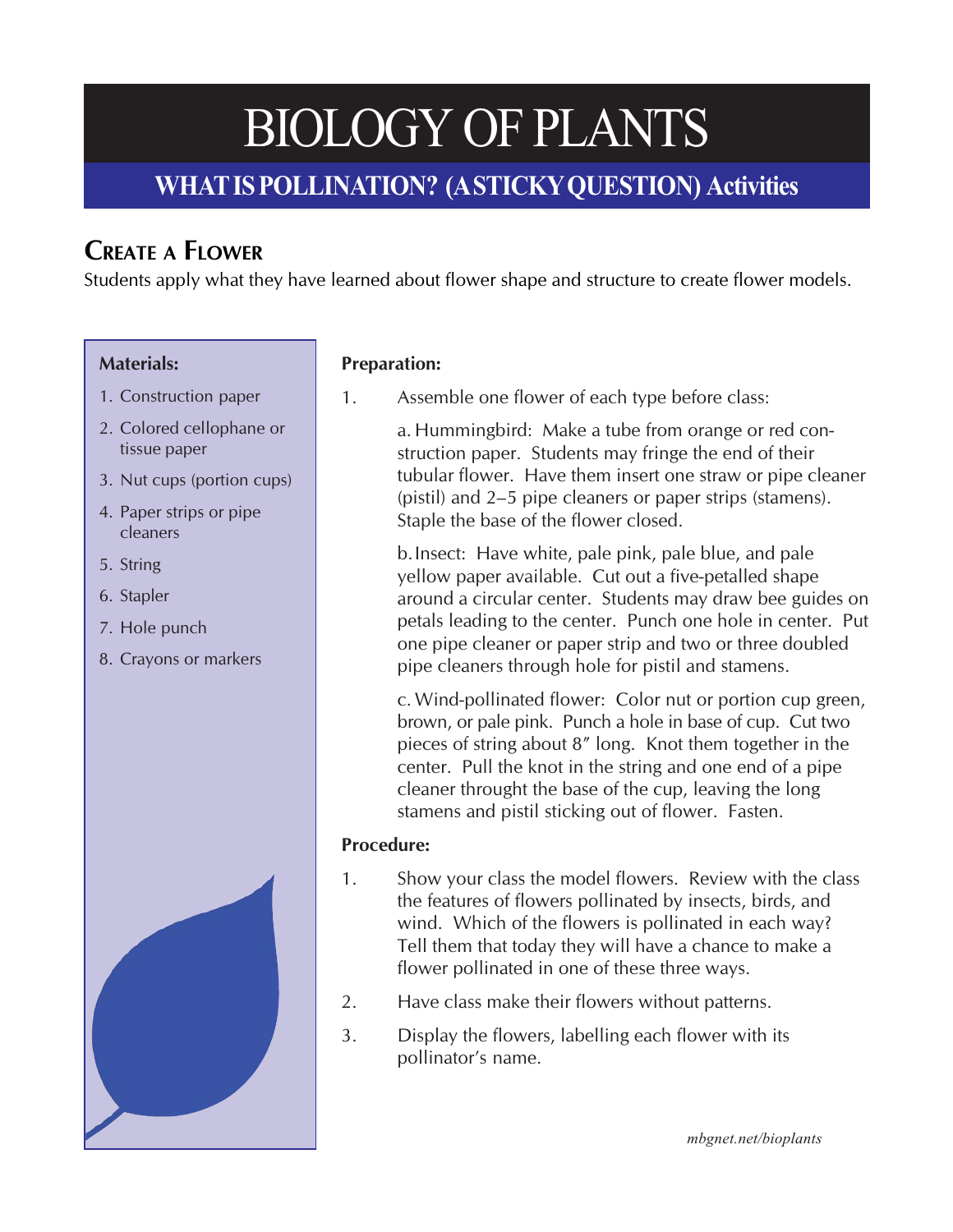## **WHAT IS POLLINATION? (A STICKY QUESTION) Activities**

## **HAND POLLINATION**

Students will transfer pollen from flowers on one plant to another. Students will observe the formation of seeds in the pollinated flowers.

### **Materials:**

- 1. Readily available potted flowers for each group (such as amaryllis, tulips, gloxinia, gladiolas, lilies; all groups must have the same type of plant)
- 2. Pencils with good erasers or paintbrushes
- 3. Labels
- 4. Marker for labels

#### **Note:**

*Purchase plants a day or two before the activity. Purchase plants with some blossoms open, with pollen visible on stamens. Keep the plants in appropriate light to ensure that you will have many blossoms with pollen. Only collect pollen from flowers with plenty of pollen visible.*

### **Procedure:**

- 1. Introduce the activity by reviewing the parts of the flower involved in pollinating using a model or cut flowers. Then explain that the class will pollinate flowers.
- 2. As you demonstrate how to pollinate the flowers, ask students: Where do pollinators collect pollen? (From the stamen.) Use your pencil's eraser to collect pollen from the stamen. Hold it in the air and ask: Where do pollinators deliver pollen? (To the pistil.) Gently roll your eraser across the pistil to deposit the pollen.
- 3. Have only one student in each group collect pollen at a time. Then have the pollinator walk to the next group's flower to deposit it. Repeat until all students have had a chance to pollinate a flower.
- 4. Label each group's pot with their names. Continue to care for the plant for the next two to three weeks. Watch what happens to the flowers which gave and received pollen.

The seeds which your flowers produce may not be fertile. Hybrids are frequently unable to produce viable seed. If you want your students to follow the whole life cycle, ask a good nurseryman about your plants before buying them.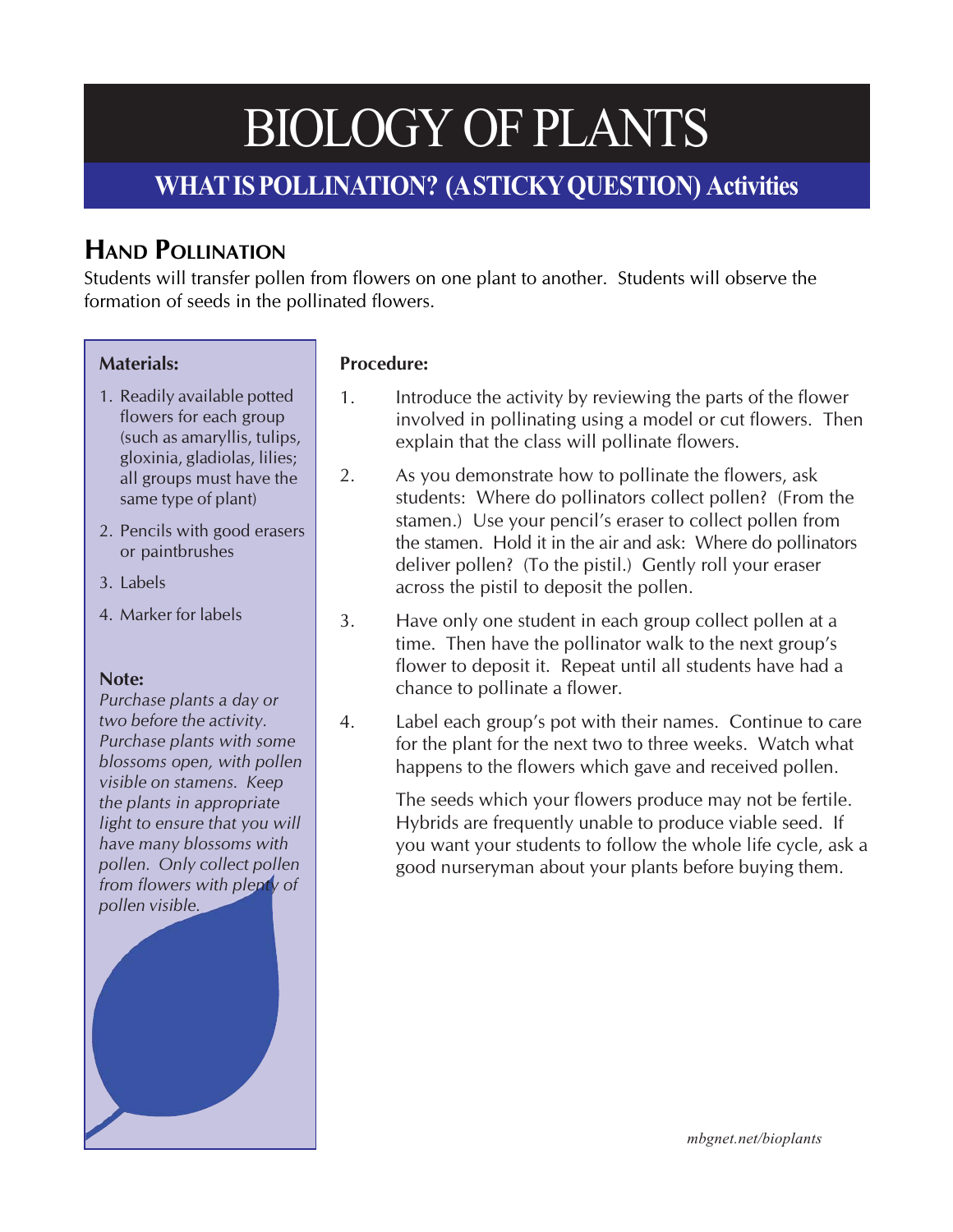## **WHAT IS POLLINATION? (A STICKY QUESTION) Activities**

# **PETAL/POLLINATOR SORT**

Students will classify flowers by the types of pollinators they would attract.

## **Materials:**

- 1. Flowers growing in a garden or cut flowers such as gladiolas, freesia, lilies, tulips, petunias, gloxinia, honeysuckle
- 2. Paper and pencil for notes
- 3. Hand lenses

## **Preparation:**

This activity will work best in late spring, when some grasses or trees are also in flower. Scout the area before your group visits to assure that there are some insect- and bird-pollinated flowers in blom as well as wind-pollinated ones.

## **Procedure:**

- 1. Introduce the activity by reviewing pollinators and flower structure with students. Which kinds of flowers do insects visit? Birds? Which kinds use wind for pollination? Announce that they will look for flowers for each type of pollinator.
- 2. Equip each student with hand lens, paper, and pencil.
- 3. Explain that they may look at any flowers in the area. For each flower students visit, they will inspect and record: the scent/absence of scent; the color of the flower; the shape of the flower; the identity of any animals on the flower. Demonstrate how to record the information for one flower.
- 4. After all the students have recorded information on at least 5 flowers, assemble the group and share your results. Predict what will pollinate each of the flowers. Go back and watch for pollinators (at least 15 feet away if you seek birds).
- 5. If you cannot visit a garden, you can bring some cut flowers into the classroom. Some florists give teachers left over cut flowers that they did not sell.